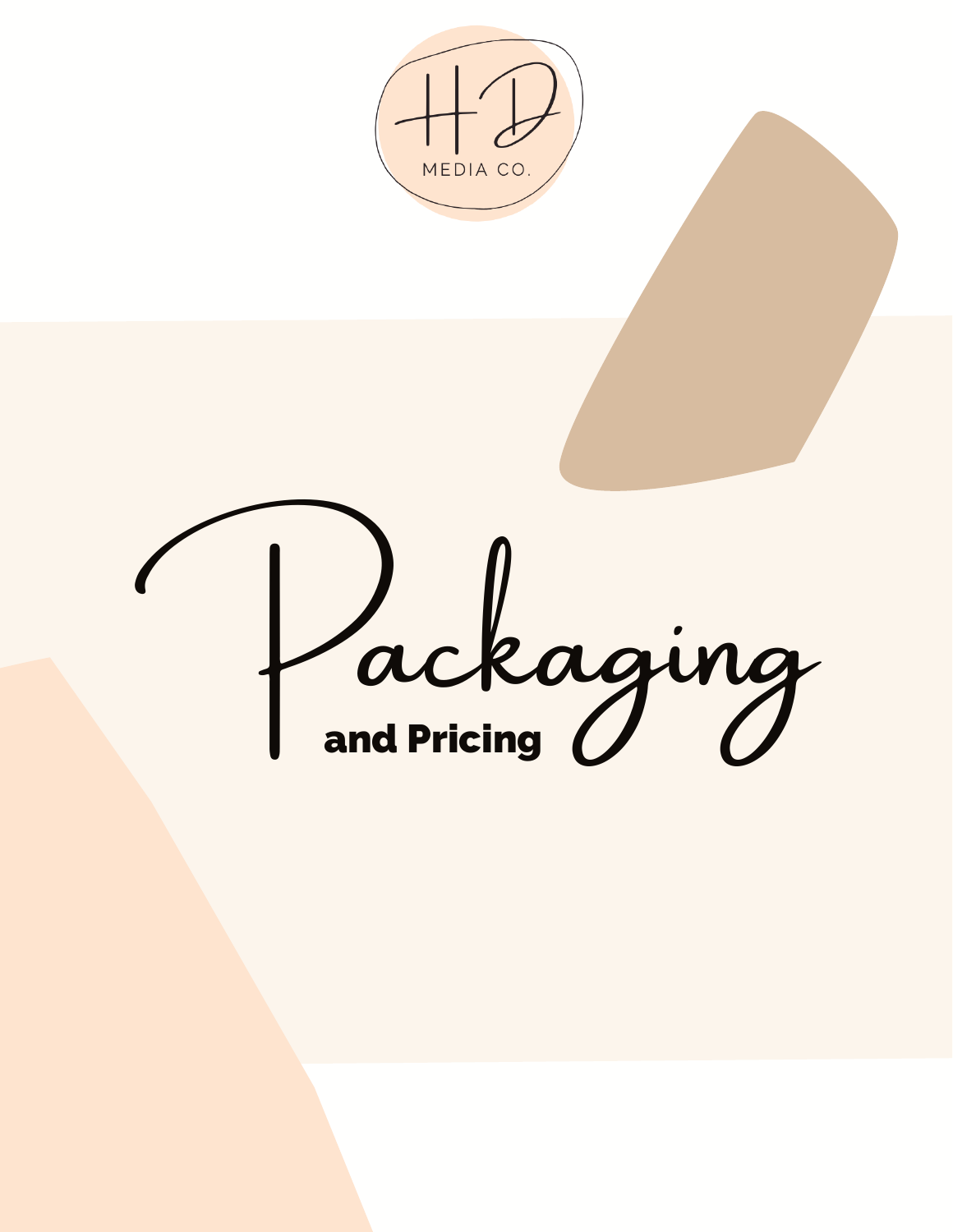# LITE SOCIAL MEDIA MANAGEMENT PACKAGE



#### 3 Posts per week

This includes content design, caption copywriting, relevant hashtags, scheduling, and monitoring.

### 3 Stories per week

This includes content design, adding poll or question stickers, and live publishing if needed.

# 1 TikTok and Reel per week

This includes video editing, sound research, caption copywriting, hashtag research, and live publishing.

## Community Management

Will respond, like, and/or retweet follower engagement for a maximum of two hours per week. On average, a quick check-in takes about 10 to 20 minutes.

# Monthly Reporting

Get a monthly report covering engagement, followers, and reach during the first week of every month to show the effectiveness of services.

Monthly Investment:



We also offer hourly payment options if our packages do not meet your need or if they are out of your price range.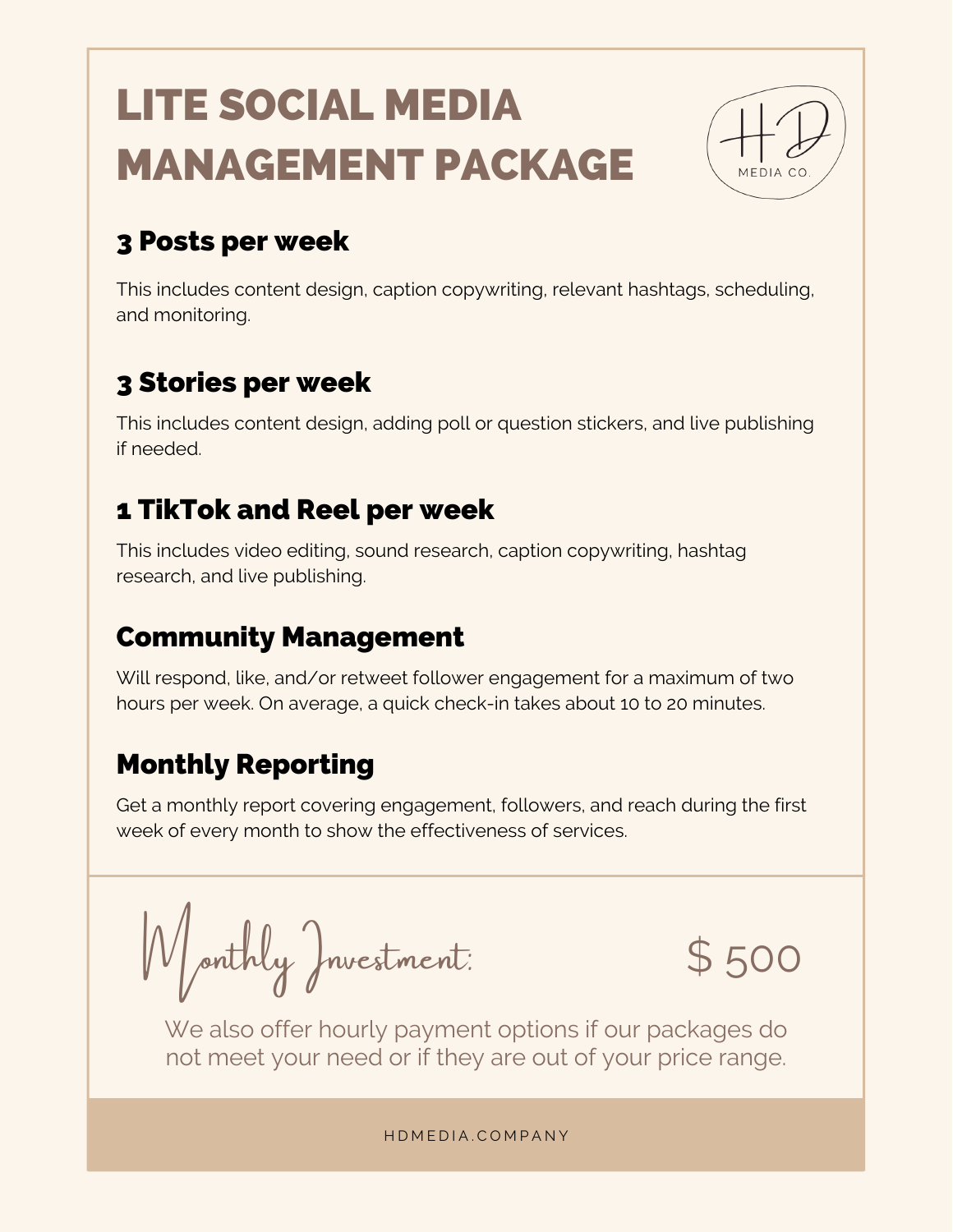# FULL SOCIAL MEDIA MANAGEMENT PACKAGE



# 5-7 Posts per week

This includes content design, caption copywriting, relevant hashtags, scheduling, and monitoring.

# 5-7 Stories per week

This includes content design, adding poll or question stickers, and live publishing if needed.

### 2 TikToks and Reels per week

This includes video editing, sound research, caption copywriting, hashtag research, and live publishing.

#### Community Management

Will respond, like, and/or retweet follower engagement for a maximum of four hours per week. On average, a quick check-in takes about 10 to 20 minutes.

# Monthly Reporting

Get a monthly report covering engagement, followers, and reach during the first week of every month to show the effectiveness of services.

Monthly Investment:



We also offer hourly payment options if our packages do not meet your need or if they are out of your price range.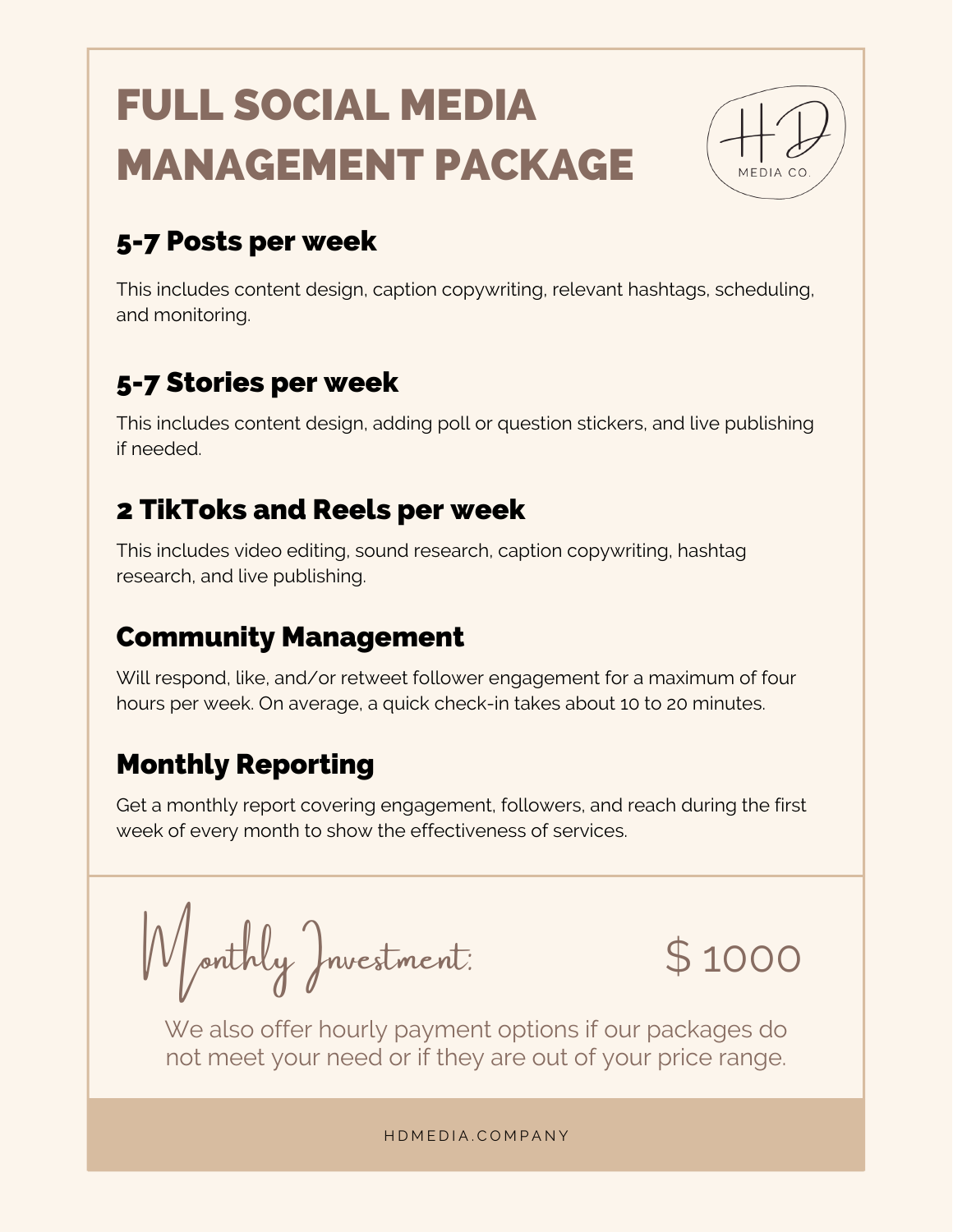# XXL SOCIAL MEDIA MANAGEMENT PACKAGE

#### Unlimited Posts per week

This includes content design, caption copywriting, relevant hashtags, scheduling, and monitoring.

#### Unlimited Stories per week

This includes content design, adding poll or question stickers, and live publishing if needed.

# 3-5 TikToks and Reels per week

This includes video editing, sound research, caption copywriting, hashtag research, and live publishing.

#### Community Management

Will respond, like, and/or retweet follower engagement for a maximum of five hours per week. On average, a quick check-in takes about 10 to 20 minutes.

# Monthly Reporting

Get a monthly report covering engagement, followers, and reach during the first week of every month to show the effectiveness of services.

Monthly Investment:



We also offer hourly payment options if our packages do not meet your need or if they are out of your price range.